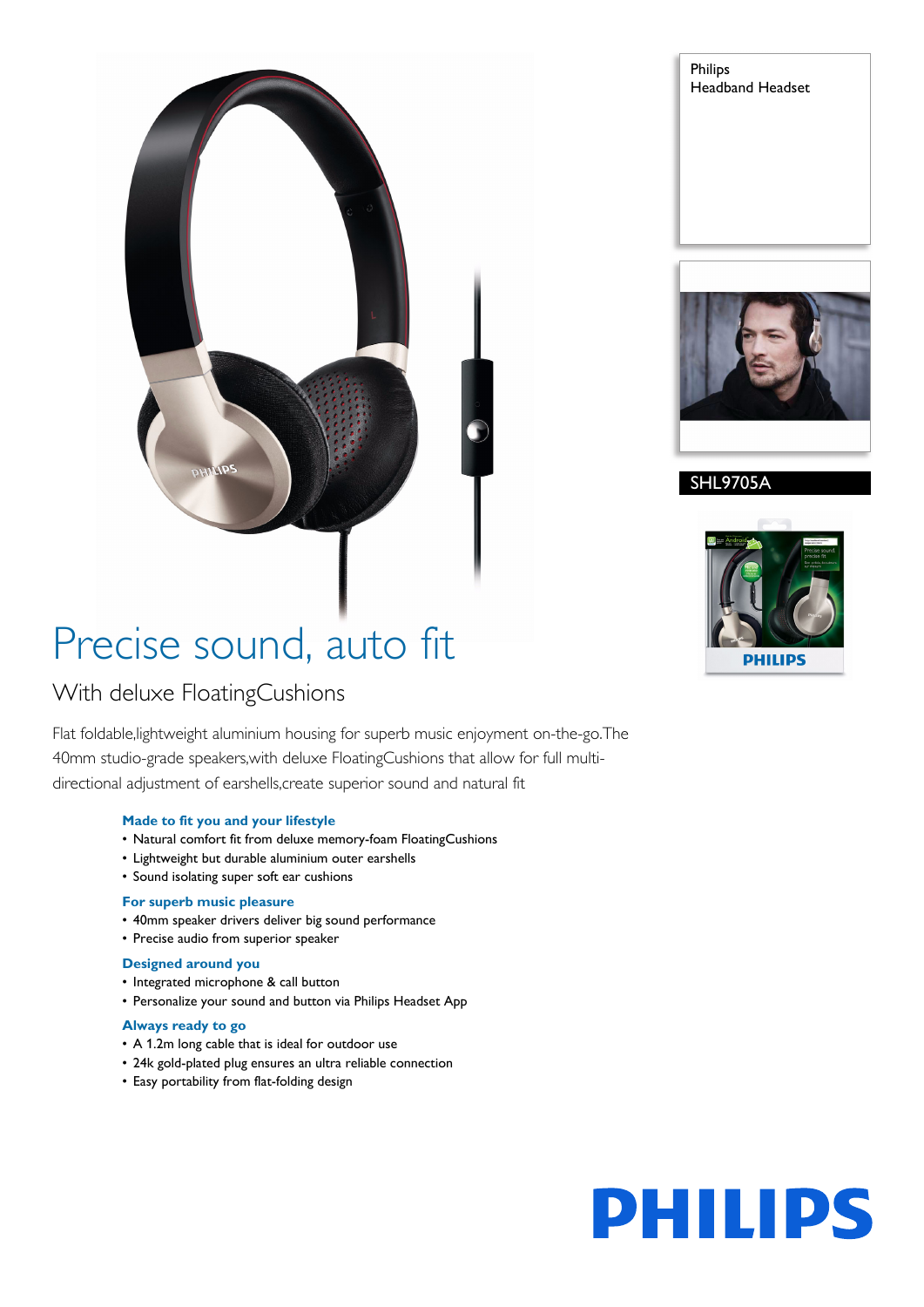### SHL9705A/00

# **Highlights**

#### **1.2m cable**

The ideal cable length to give you the freedom to put your audio device where you want.

#### **24k Gold-plated plug**

Rest assured that the precious metal gold finishing on the plug will give you a more reliable connection for better quality audio.

#### **40mm speaker drivers**

With dynamic 40mm speaker drivers these headphones deliver a crystal clear sound experience coupled with a bass thumping performance

#### **Comfortable for long wear**



The deluxe super soft ear cushions enable you to wear your headphones for as long as you like without discomfort.

#### **Deluxe FloatingCushions**



The newly innovated deluxe FloatingCushions design of these Philips headphones allows for

full multi-directional, auto-adjustment of the cushions, without the need of the traditional C-hinge construction. This results in a seamless design, which ensure optimum stability by applying an evenly distributed pressure force onto the user's head and ears. Therefore creating a strong owneable story with regards to comfort and fit.

#### **Durable aluminium design**



Aluminium is light, strong and has a look that complements the headphone's cool design.

#### **Flat-folding design**



The headphone can be folded flat for easy carrying and convenient storage when not in use

#### **Precise audio**

Superior drivers reproduce precise audio quality, delivering the deepest rich bass and crystal clear treble in every piece of music you listen to

#### **Integrated microphone**



With the integrated microphone and call button you can use this Philips headset for music as well as calls from your mobile phone. Enjoy handsfree calling, while easily accepting and ending calls from your headset.

#### **Your own personalization**

Download the Philips Headset App to personalize the sound of your headset as well as the remote to Answer/ End call, Play/ Pause music, Adjust volume +/-, and Change tracks.